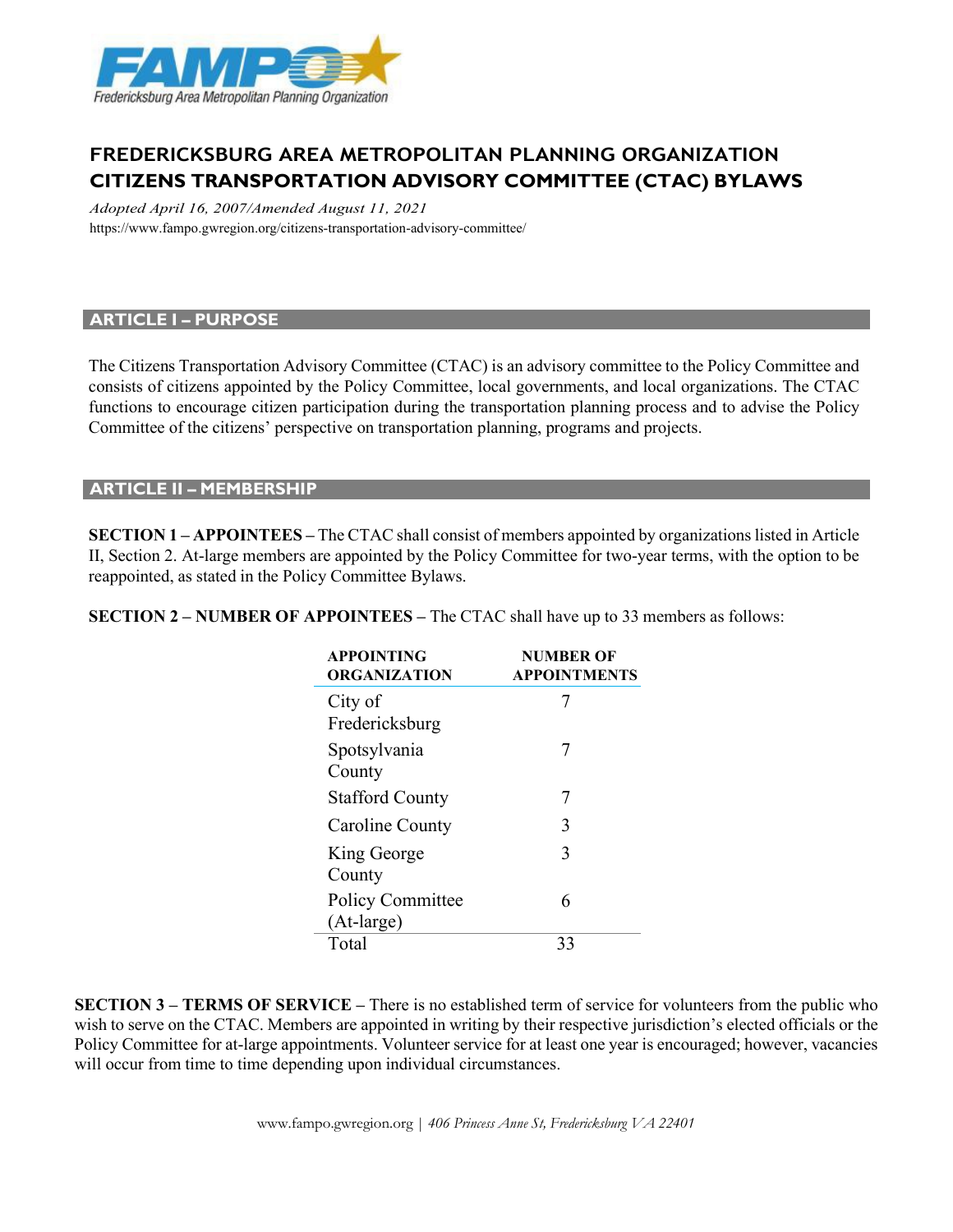**SECTION 4 – VACANCIES –** CTAC members shall notify FAMPO staff should they decide to vacate their appointment to the CTAC. FAMPO staff shall notify the respective jurisdiction and request that the vacancy be filled. The filling of at-large vacancies is at the discretion of the Policy Committee. Vacating members shall receive a letter, at the discretion of the CTAC Chairman and the FAMPO Administrator, thanking them for their service.

#### **ARTICLE III – OFFICERS**

**SECTION 1 – OFFICERS –** The CTAC Officers shall consist of a Chairman and a Vice-Chairman.

**SECTION 2 – TERMS OF OFFICE –** The Chairman and Vice-Chairman shall serve for one (1) year with the option to be reappointed for successive terms by the CTAC. The officer positions shall rotate, unless successively appointed, on a yearly basis between the respective jurisdictions so every jurisdiction receives an equal opportunity to serve in each of the respective officer positions.

**SECTION 2 – ELECTION OF OFFICERS –** The nomination and election of officers will be in June or at the next scheduled meeting, and those members elected to office shall assume their duties at the next scheduled meeting. A majority vote of the current voting membership shall be required for election to any office. The Chairman and Vice-Chairman shall not be from the same appointing organization. At-large members and members from Caroline County and King George County cannot serve as officers.

**SECTION 3 – ABSENCE OF OFFICERS –** At any given meeting when both officers are absent, FAMPO staff will conduct the said meeting.

**SECTION 4 – VACANCIES –** When a vacancy occurs in the Chairman position, the Vice-Chairman will move up, and an election for Vice-Chairman will be conducted. A new election for both positions will take place as stated in Section 2.

# **ARTICLE IV – DUTIES OF OFFICERS**

The Chairman will preside at all CTAC meetings. In the absence of the Chairman, the Vice-Chairman shall preside. In addition, the Chairman or the Chairman's designee will serve as a non-voting member of the FAMPO Policy Committee and will represent the CTAC in that capacity.

# **ARTICLE V – MEETINGS**

**SECTION 1 – REGULAR MEETINGS –** The CTAC shall have regular meetings.

**SECTION 2 – SPECIAL MEETINGS –** The FAMPO Administrator may call special meeting of the CTAC.

**SECTION 3 – QUORUM –** A quorum shall consist of one member from two of the three FAMPO localities and a total of 5 CTAC members.

**SECTION 4 – PUBLIC PARTICIPATION –** All CTAC meetings shall be open to the public. The public shall have a scheduled time for speaking in the meeting agenda.

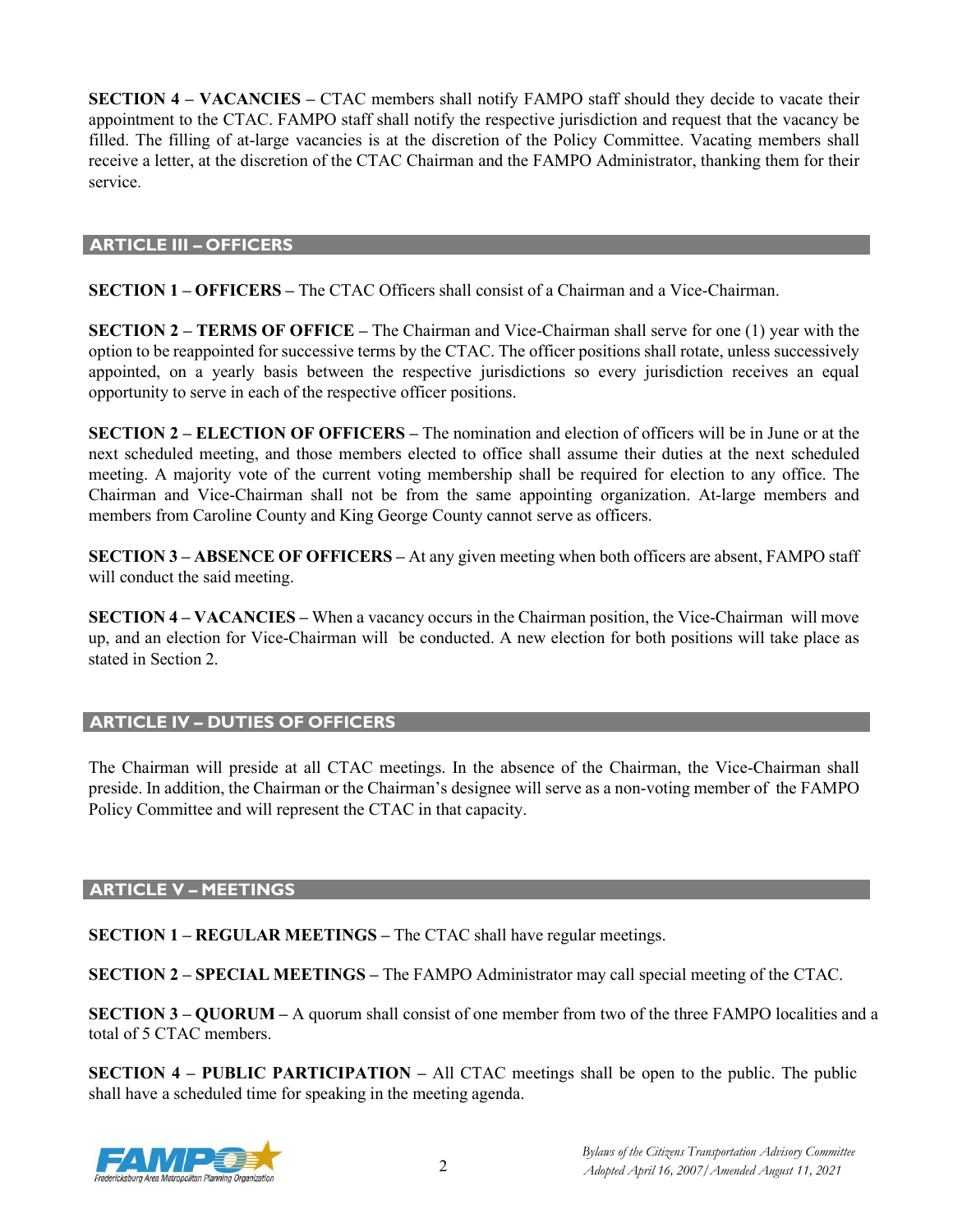**SECTION 5 – REMOVAL OF MEMBERS –** Only the appointing organization shown in Article II, Section 2 can remove CTAC members. Any member missing three consecutive meetings shall have its appointing organization notified by FAMPO staff.

**SECTION 6 – REMOTE MEETING PARTICIPATION –** It is the policy of the Citizens Transportation Advisory Committee (CTAC) that individual CTAC members may fully participate in CTAC meetings by electronic means as permitted by § 2.2-3708.2 of the Code of Virginia. This policy shall apply to the entire membership and without regard to the matters that will be considered or voted on at the meeting.

Whenever an individual member requests to participate from a remote location, the law requires a quorum of CTAC to be physically assembled at a central meeting location, and there must be arrangements for the voice of the remote participant to be heard by all persons at the central meeting location.

When a member notifies the chair or FAMPO staff on or before the day of the meeting, remote participation shall be allowed for the following reasons: (1) a permanent or temporary disability or other medical condition prevents physical attendance; or (2) a personal matter or personal emergency prevents physical attendance (limited to two per calendar year); or (3) a member lives 60 miles or more from the central meeting location.The general reason for the member's remote participation and the member's general remote location must be recorded in the minutes.

After timely notification to the chair or FAMPO staff, participation from a remote location shall be approved by default unless such participation would violate this policy or provisions of the Virginia Freedom of Information Act (§ 2.2-3700 et seq.) of the Code of Virginia. If a member's participation from a remote location is challenged by a CTAC member, then CTAC shall vote whether to allow such participation. If CTAC votes to disapprove of the member's remote participation, such disapproval shall be recorded in the minutes with specificity. The member shall still be permitted to monitor the meeting by electronic means but cannot motion, vote, or otherwise participate.

**SECTION 7 – VIRTUAL MEETINGS DURING A STATE OF EMERGENCY –** Pursuant to § 2.2-3708.2 (A) (3) of the Code of Virginia and Acts of Assembly Chapter 1283 enacted April 2020, CTAC may meet remotely without a quorum of the public body physically assembled at one location when the governor has declared a state of emergency in accordance with § 44-146.17 of the Code of Virginia, subject to the following conditions: (1) The catastrophic nature of the declared emergency makes it impracticable or unsafe to assemblea quorum in a single location; and (2) the purpose of the meeting is to discuss or transact the business statutorilyrequired or necessary to continue operations of the public body; and (3) the meeting otherwise complies with public meeting laws.

# **ARTICLE VI – VOTING**

The CTAC shall operate by majority vote of those members present during the meeting in its recommendations.

# **ARTICLE VII – MEETING MINUTES**

Meeting minutes shall be presented at the next CTAC meeting for review and approval before being forwarded to the Policy Committee. After the meeting minutes have been duly approved, they will be made available to the public on the FAMPO website.